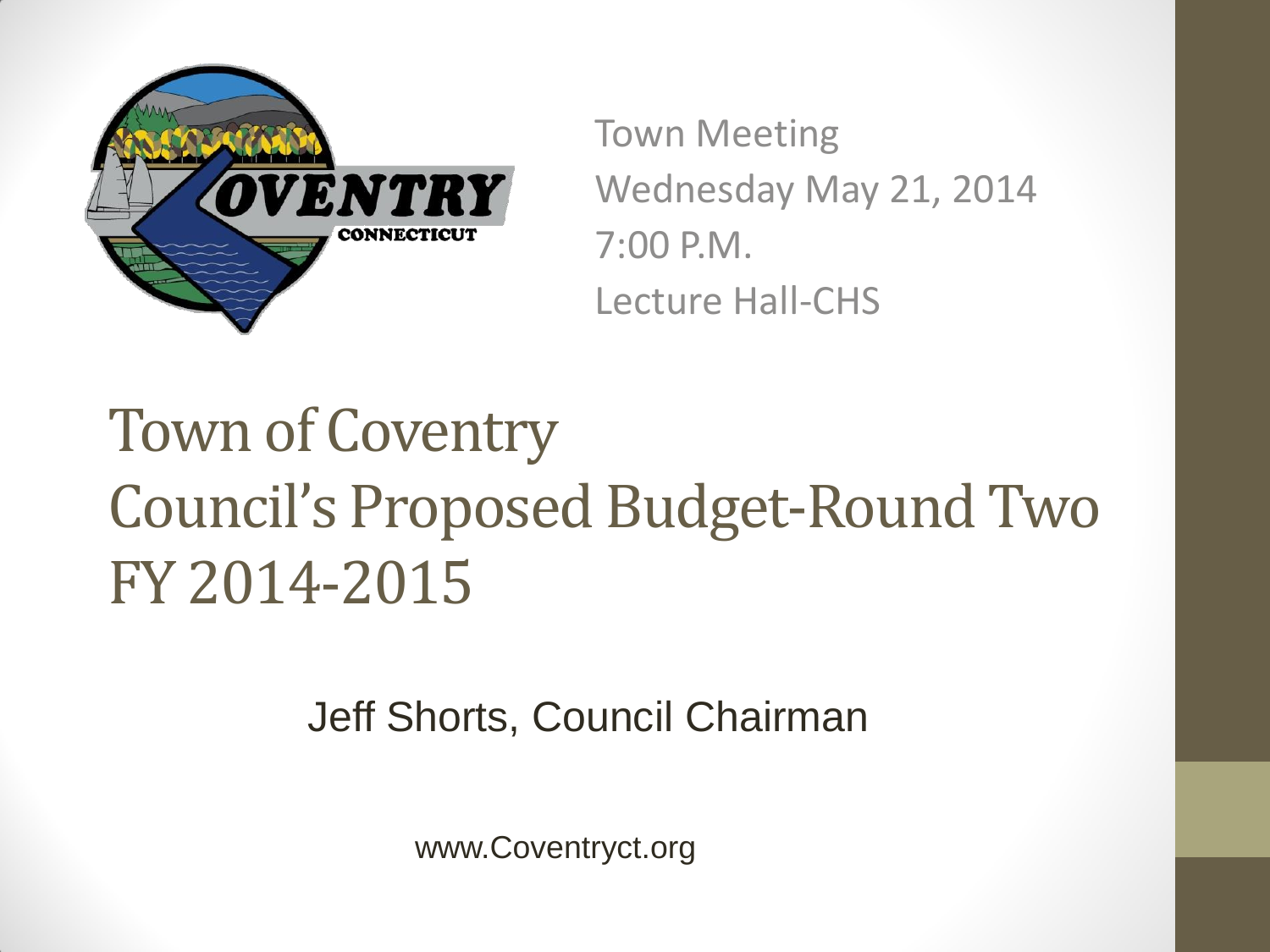### Highlights of Proposed Budget



*The proposed budget increases total spending by \$625,991 or 1.6%*

- Education increase \$468,639
- Town increase \$162,163
- Capital increase  $\sim$  \$0
- Debt decrease (\$ -4,811)
	- Total change  $$625,991$

- Tax Increase of .5 Mil Proposed Mil rate 28.47
- Spending increase of 1.6%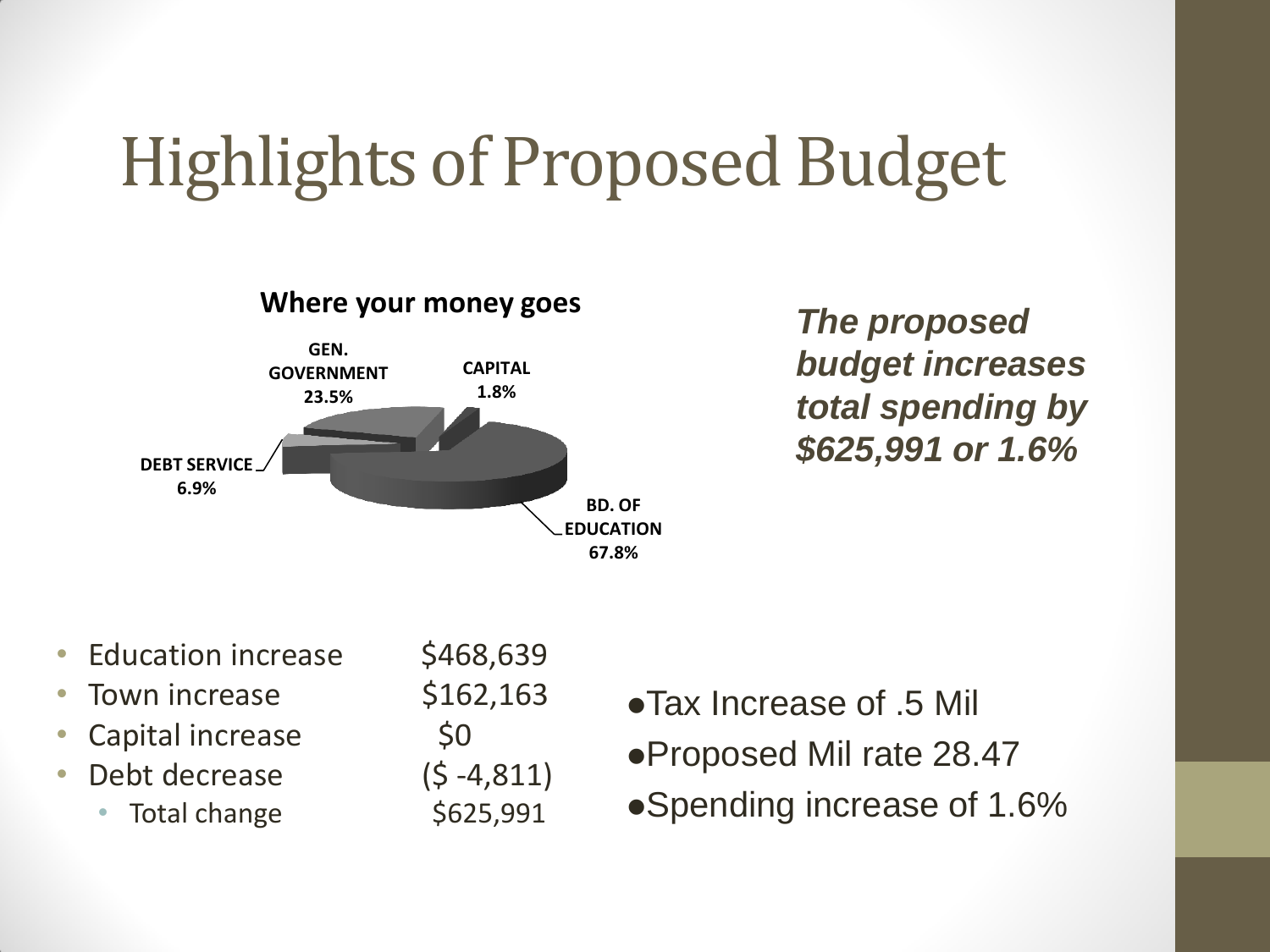#### **COMPARISON OF FY 2014 & 2015 BUDGETS**

|                         | <b>REVENUES</b>  |                     |                  |               |
|-------------------------|------------------|---------------------|------------------|---------------|
|                         |                  |                     |                  |               |
|                         | <b>Adopted</b>   | <b>Requested</b>    |                  |               |
|                         | <b>FY 14</b>     | <b>FY 15</b>        | Inc/Dec          | $\frac{9}{6}$ |
| <b>Property Tax</b>     | \$28,123,682     | \$28,571,662        | \$447,980        | 1.6           |
| Intergovernmental       | \$9,925,693      | \$9,927,092         | \$1,399          | $\bf{0}$      |
| <b>Reserves</b>         | $\boldsymbol{0}$ | $\boldsymbol{0}$    | $\boldsymbol{0}$ | $\bf{0}$      |
| <b>Other Local</b>      | \$412,838        | \$589,450           | \$176,612        | 42.8          |
|                         | \$38,462,213     | \$39,088,204        | \$625,991        | 1.6           |
|                         |                  |                     |                  |               |
|                         |                  | <b>EXPENDITURES</b> |                  |               |
| <b>Gen. Government</b>  | \$9,029,229      | \$9,191,392         | \$162,163        | 1.8           |
| <b>Bd. of Education</b> | \$26,049,425     | \$26,518,064        | \$468,639        | 1.8           |
| <b>Debt Service</b>     | \$2,687,519      | \$2,682,708         | (54, 811)        | (.18)         |
| <b>Capital</b>          | \$696,040        | \$696,040           | $\boldsymbol{0}$ | $\bf{0}$      |
| <b>Total</b>            | \$38,462,213     | \$39,088,204        | \$625,991        | 1.6           |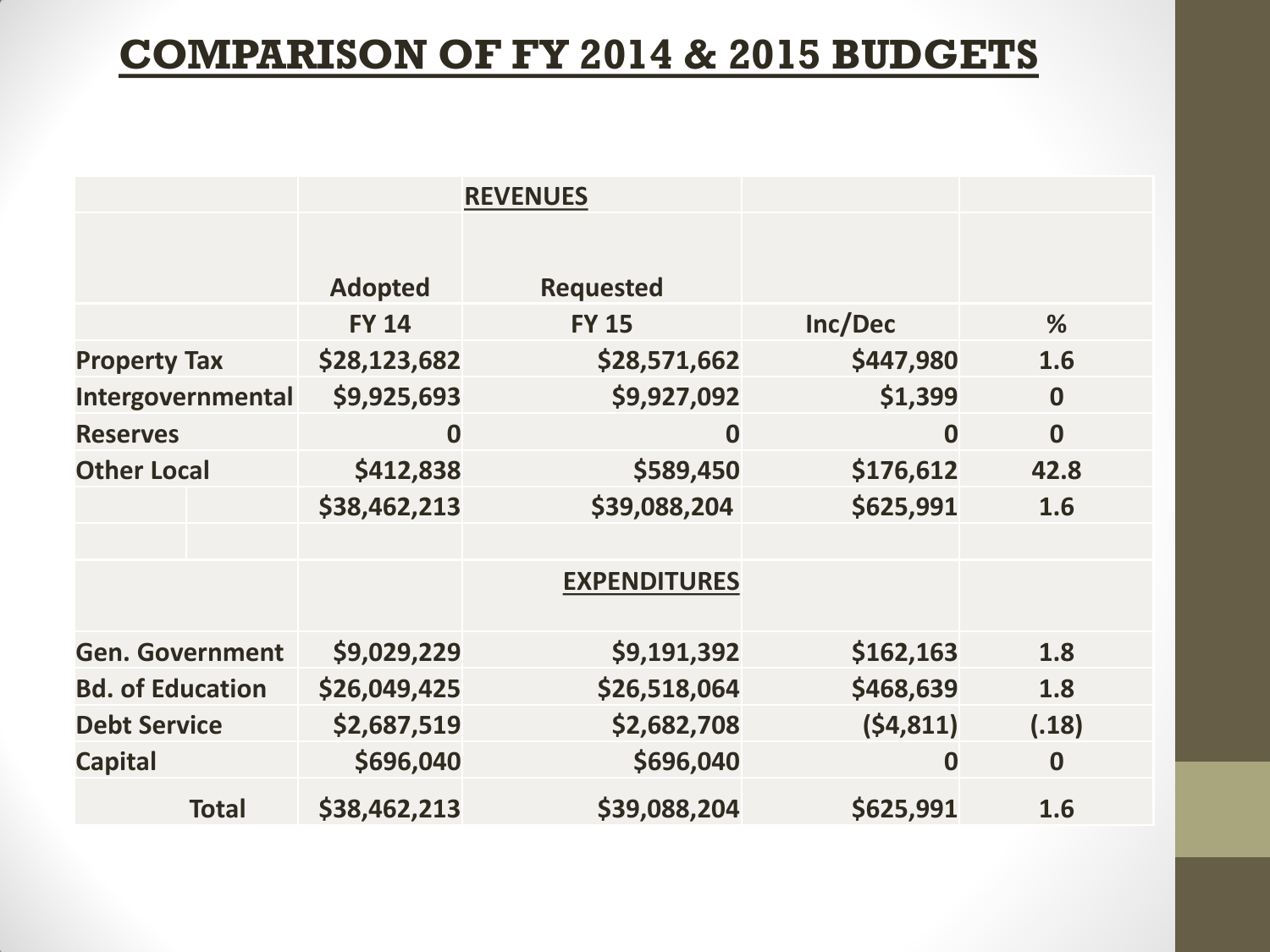## Where is the Increase Going?

#### **% of increase by budget**



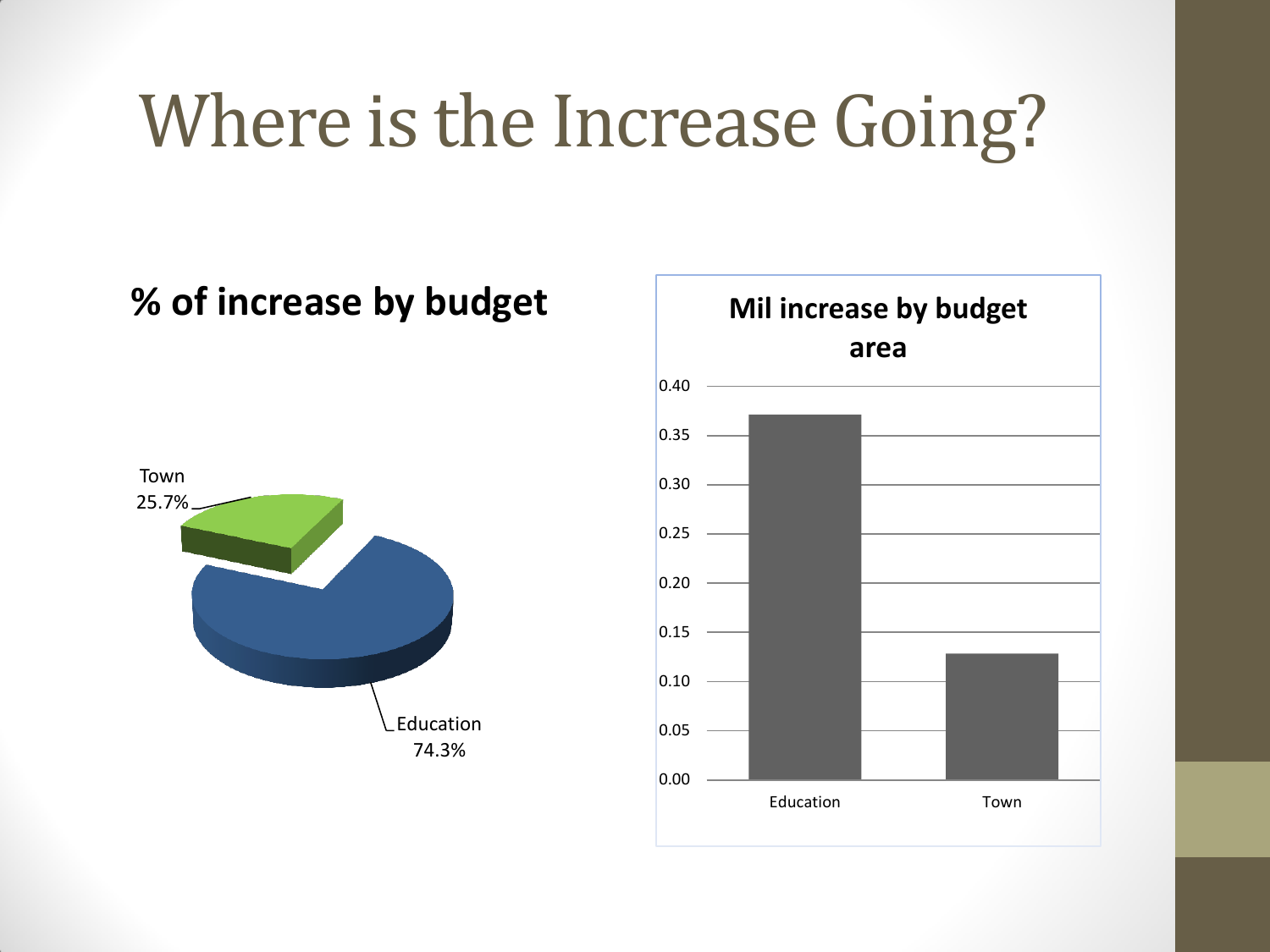# Council First Adjustments

The Council reduced the proposed tax increase by 27%

**Town/Capital/Debt: - \$130,849 Education: - \$115,000 Total - \$245,849**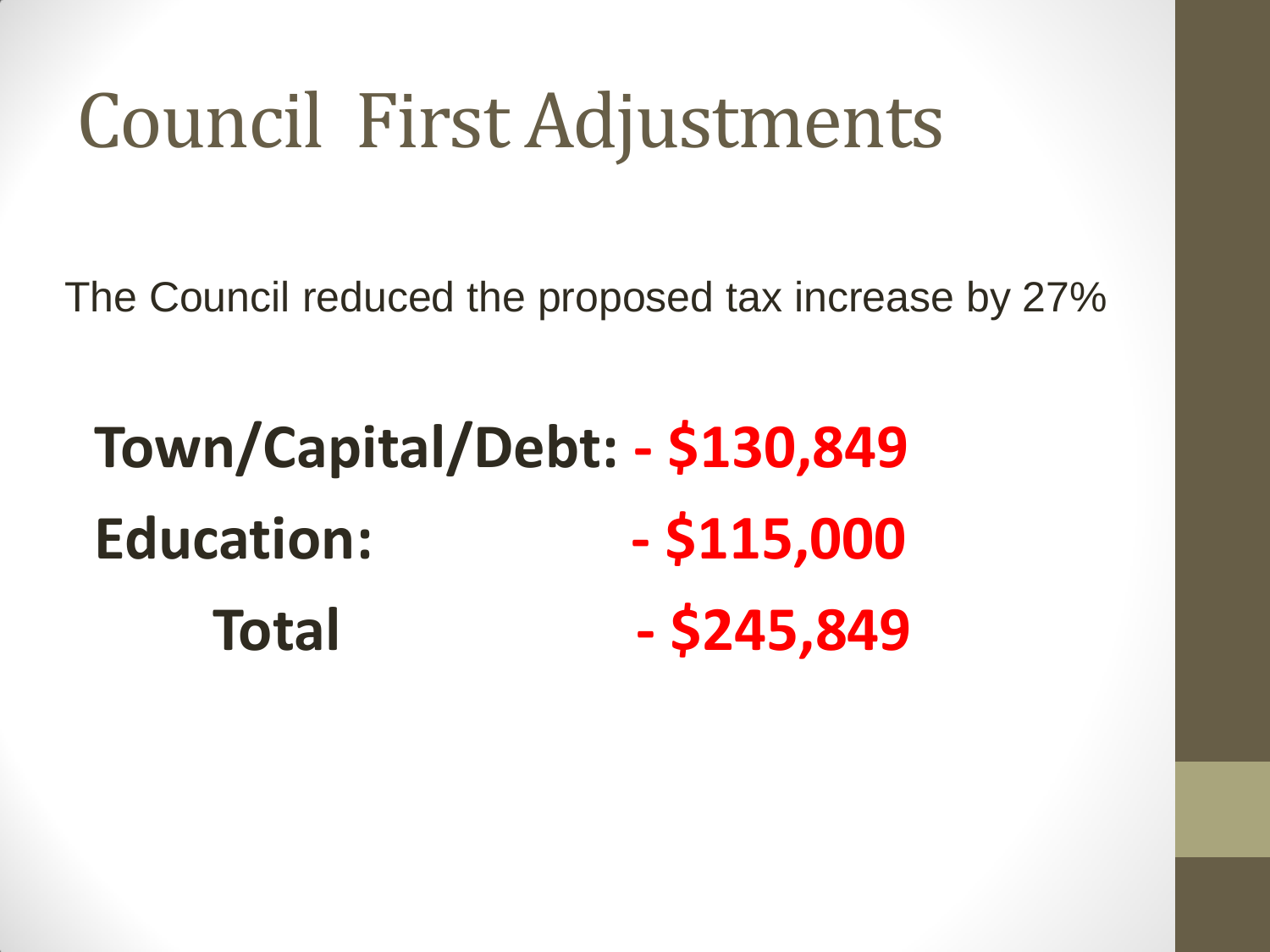# Council-2 nd Round of Reductions

|            | \$ Reduction          | % Reduction |
|------------|-----------------------|-------------|
| • Town-    | \$71,045              | $.8\%$      |
|            | • Education-\$123,000 | $.5\%$      |
| • Capital- | \$58,091              | 8.3%        |
| • Total -  | \$443,545             | .68%        |

• Proposed Mil rate cut by .27%

#### Combined Council reductions = \$689,394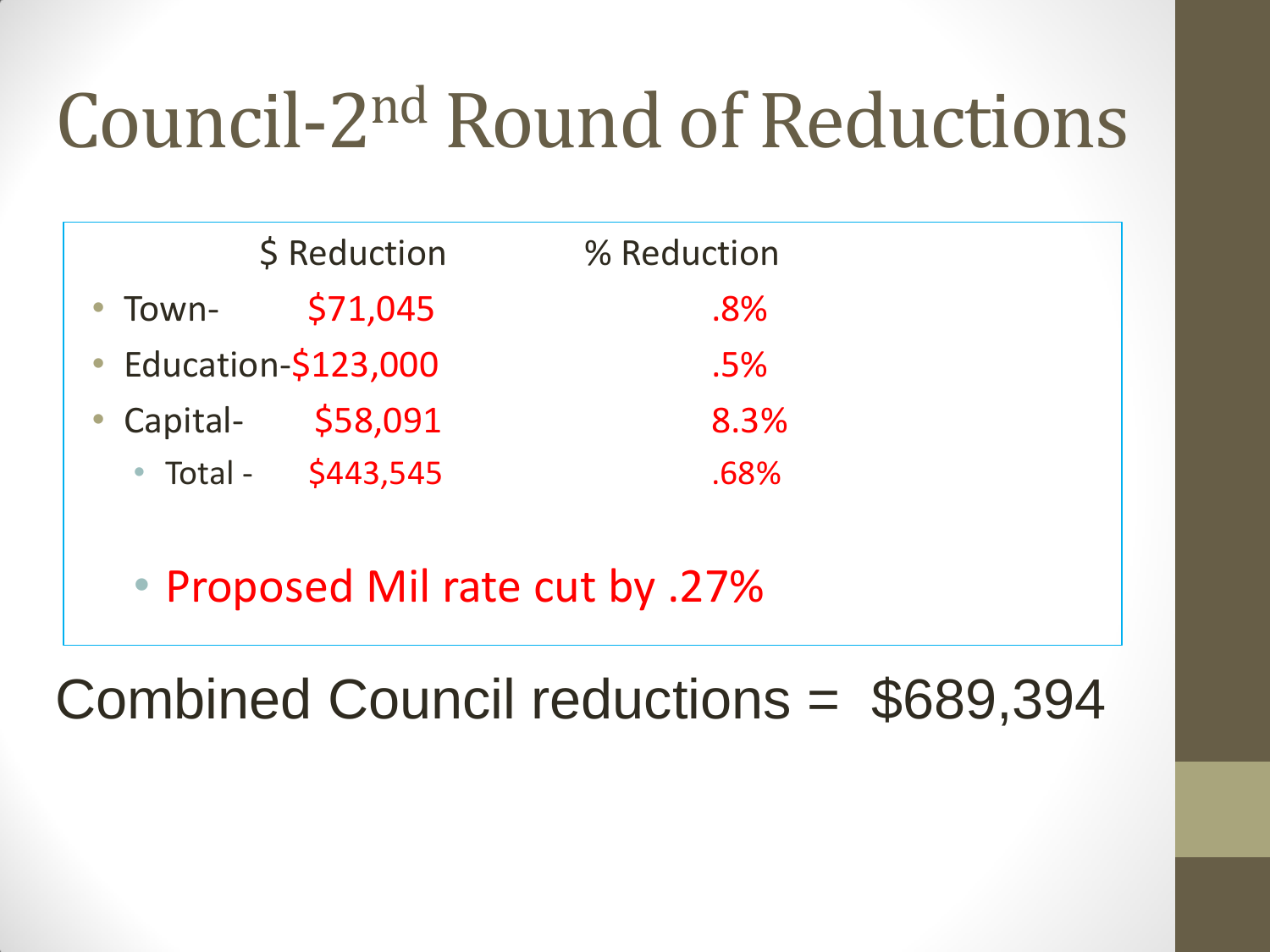### Detail of Changes to Town Budget

|           | <b>Police Officer (School Liaison):</b> | -\$45,548  |
|-----------|-----------------------------------------|------------|
|           | • Add back Police Overtime:             | \$3,000    |
|           | • Charter Revision elimination:         | $-512,500$ |
|           | • Staff turn-over assumptions*:         | $-$11,235$ |
|           | • CVFA Fire:                            | $-51,431$  |
| $\bullet$ | <b>NCFD Fire:</b>                       | $-51,431$  |
|           | <b>Booth Dimock Library:</b>            | $-51,900$  |
|           | <b>• Total Net Reduction:</b>           | $-571,045$ |

**\* Cuts to salaries in Human Services and Public Works in anticipation of retirements and resignations.**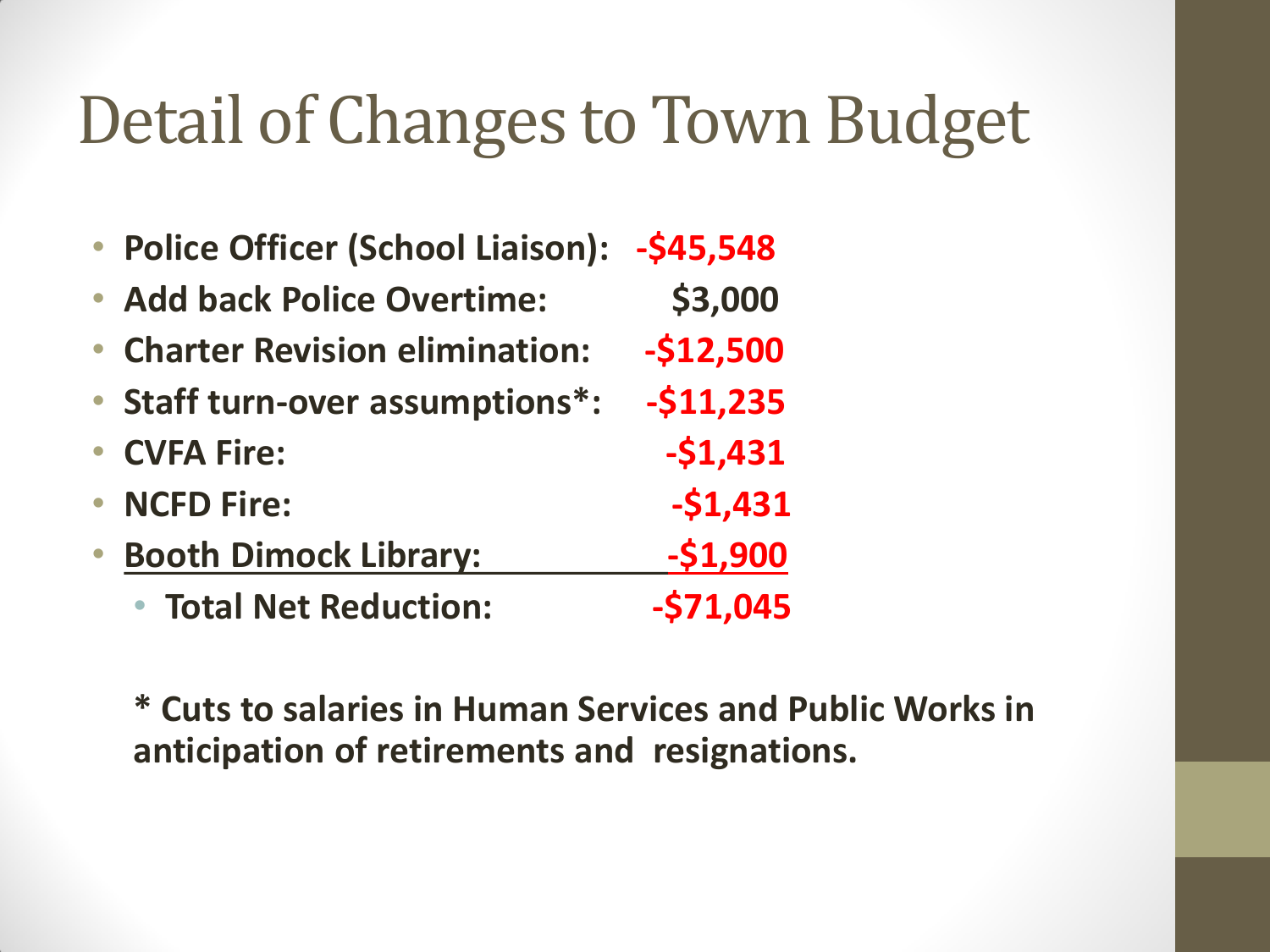### Where do we get our Revenue?

- **State revenues almost unchanged from this year**
- **Local revenues up \$176,612 (sale of tax parcels = \$150,000)**
- **.5 mil increase required**
- **Grand list growth of .48 % = \$129,748 in revenue**
- **No Tax sale proposed**

NOTE: The State Budget are finalized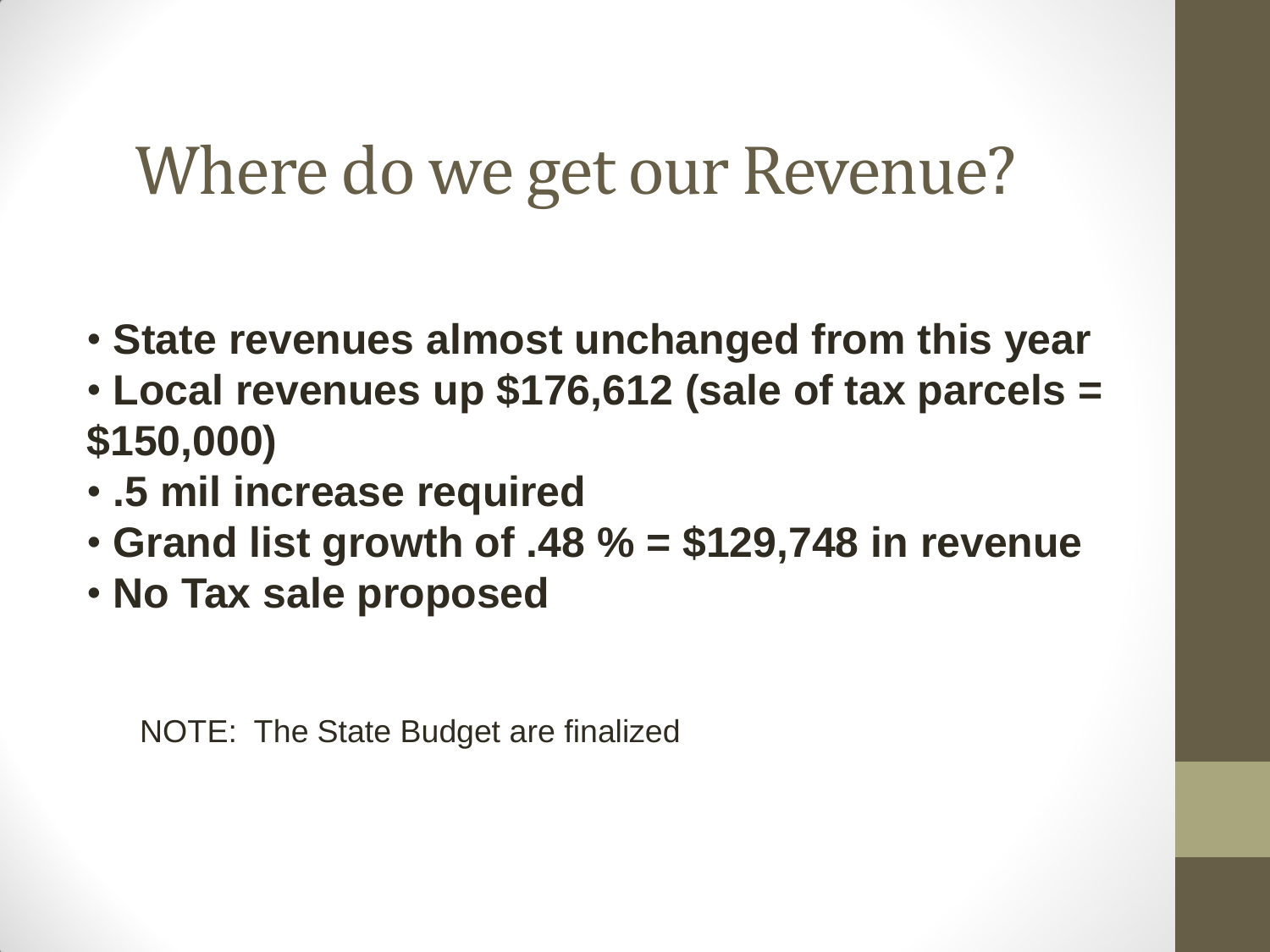### Where the Money Goes (TAXES ON MEDIAN HOUSE)



Median house assessed at \$159,400 (\$227,714 market) Total proposed tax: \$4,538 \$6.64 per month or \$79.70 per year increase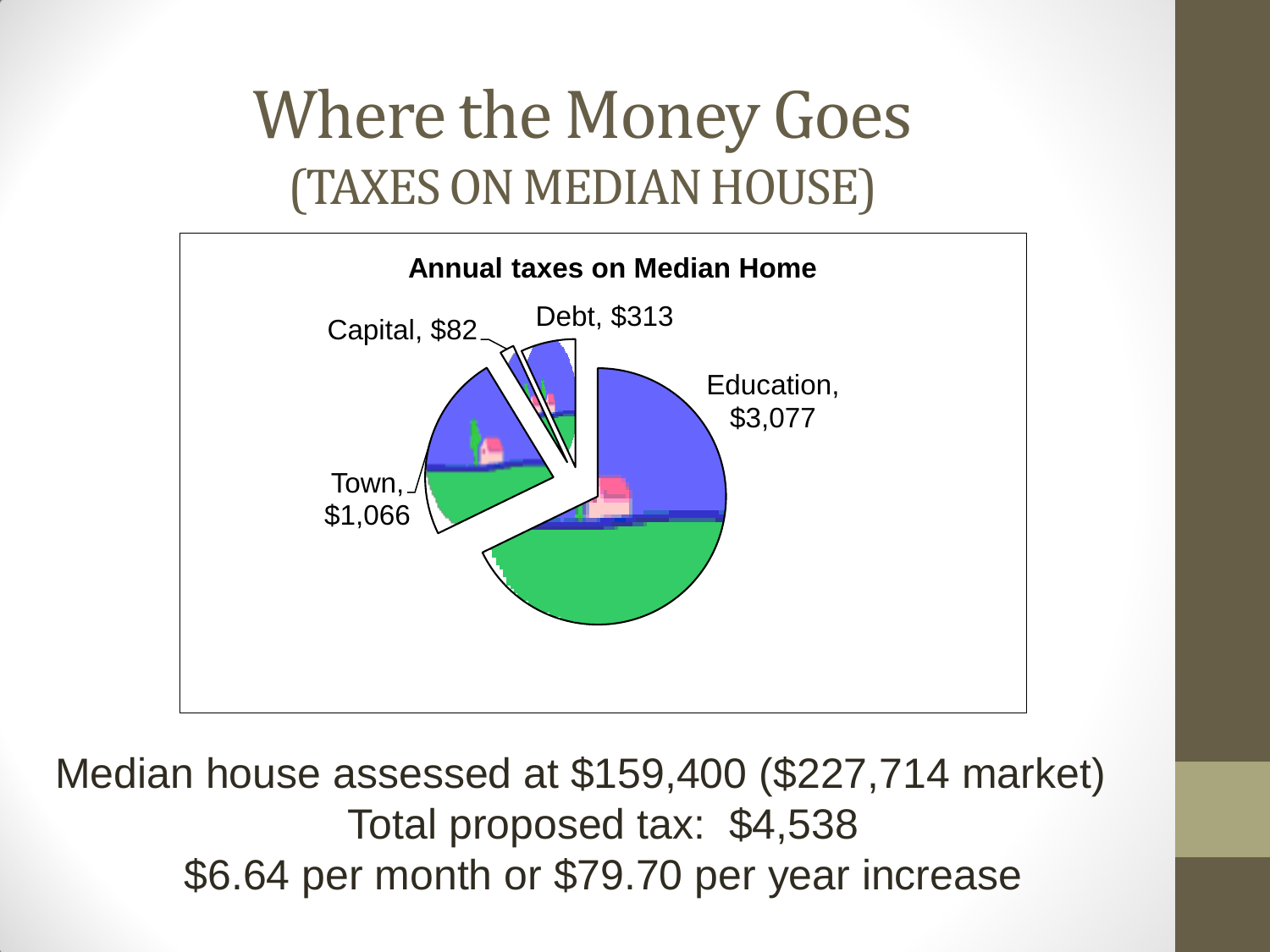### Cost of Town Service on Median House



Town share =  $$1,066$  of  $$4,581$  total  $(23.5\%$  of total bill)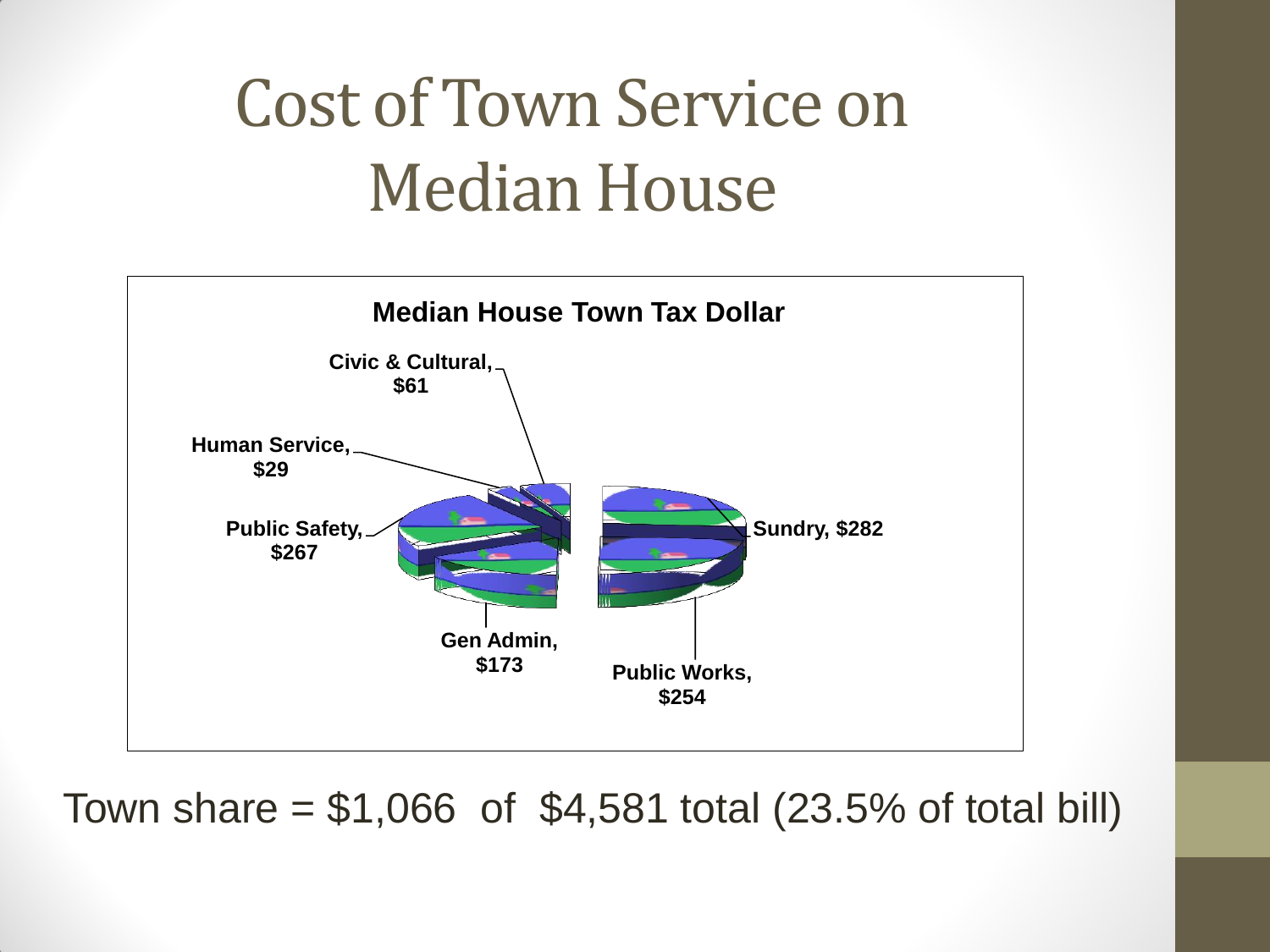# Major Town Budget impacts

- Wages/benefits for 3 of 4 unions not set: All employees have had at least one year of a freeze. Budget assumption based on 18 months trend of wage awards for other Towns.
- No new Staff: School Liaison Officer cut.
- Health insurance- \$50,164 (6.0% increase)
- Gas & Diesel \$9,100
- Workers Comp- \$25,733
- Utilities \$7,435
- Service contracts \$19,792
- Charter commission cut -\$12,500

#### **GOOD NEWS**

#### **No increase in COVRRA**

- **Pension is stronger and we were able to reduce contribution and still meet recommended funding levels!**
- **No service cuts**
- **Grants have been strong: sidewalks, solar, bridges, Energy savings, Police equipment, Housing rehab., etc.**
- **Improvements to Parks and Buildings**
- **Fund Balance almost at Council's Goal**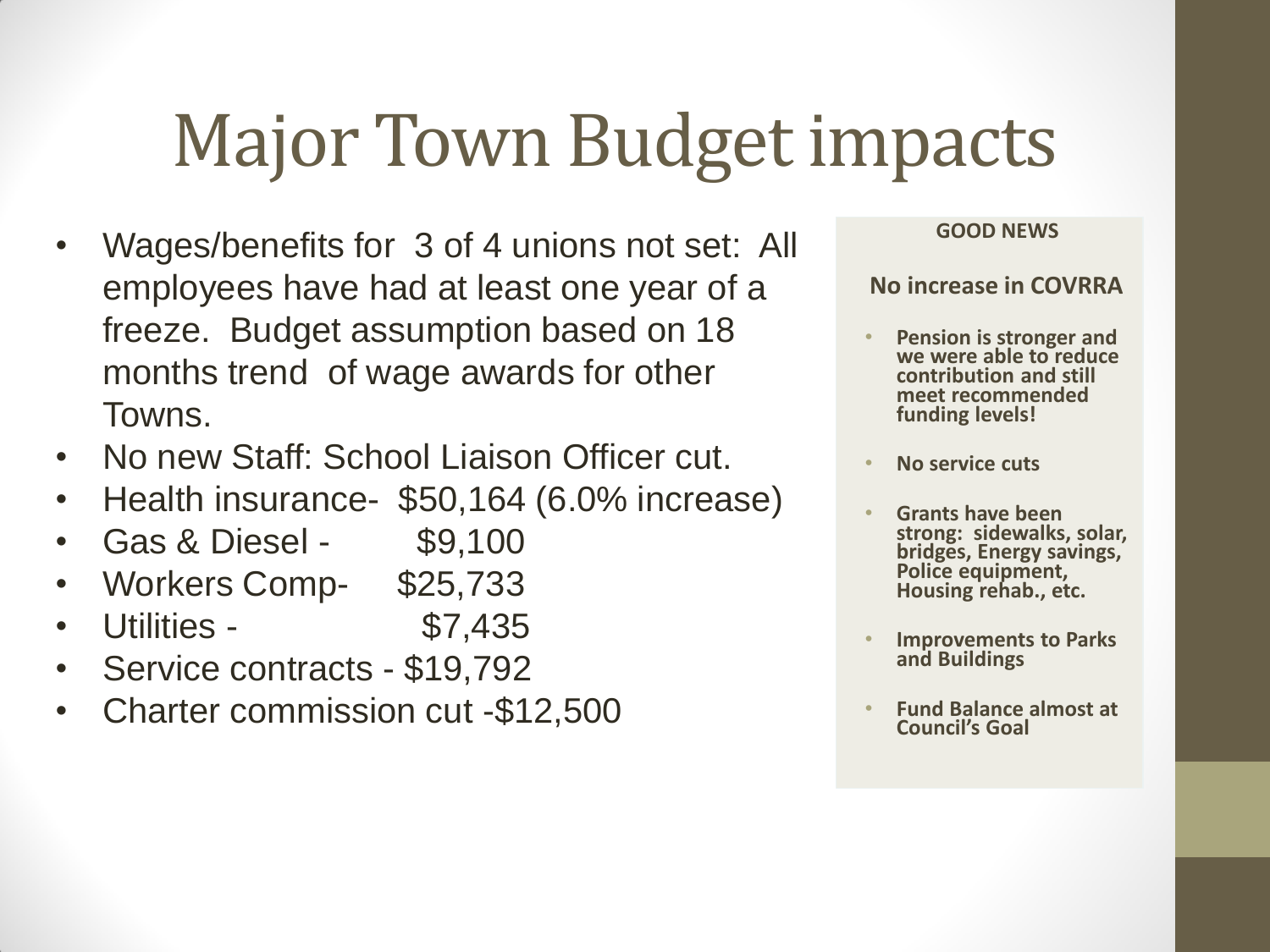# Personnel Expense Changes

| <b>Wages</b>                    | \$120,552   |
|---------------------------------|-------------|
| Payroll taxes                   | \$19,811    |
| Pension                         | $-5158,042$ |
| <b>Health insurance</b>         | \$50,164    |
| Life                            | $-5100$     |
| <b>Total Personnel Increase</b> | \$32,385    |

Personnel services makes up 72.45 % of the Town Budget and 20% of the requested increase.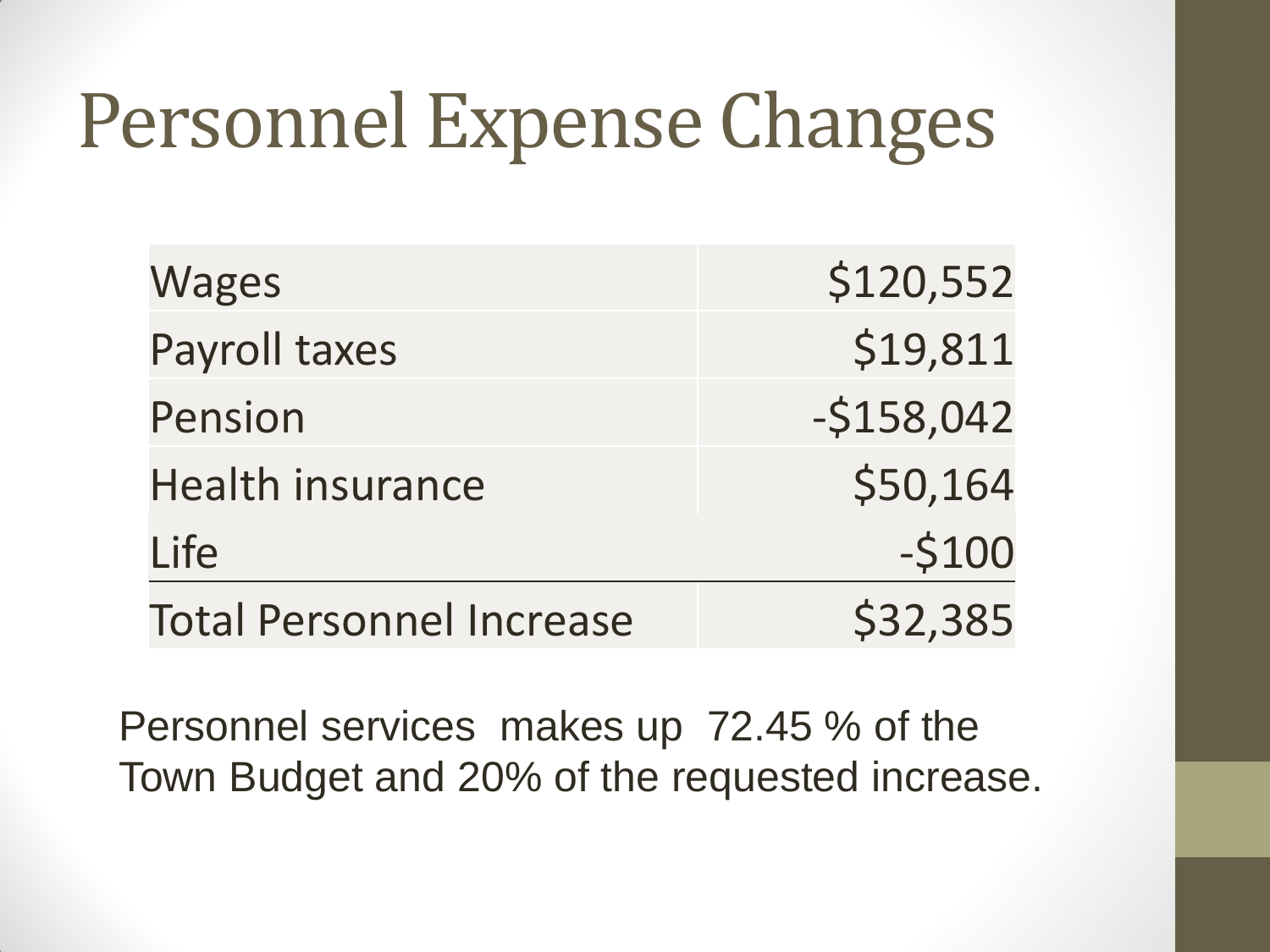### Capital Budget Highlights

- Capital budget zero increase after last year's cut of \$67,285
- Sustainability level is \$1,000,000 (proposed is at 69.6% of target)
- Includes \$191,409 of Education projects



**Capital Budget**

Note: FY 95 levels, which if adjusted for inflation, would be over \$1,000,000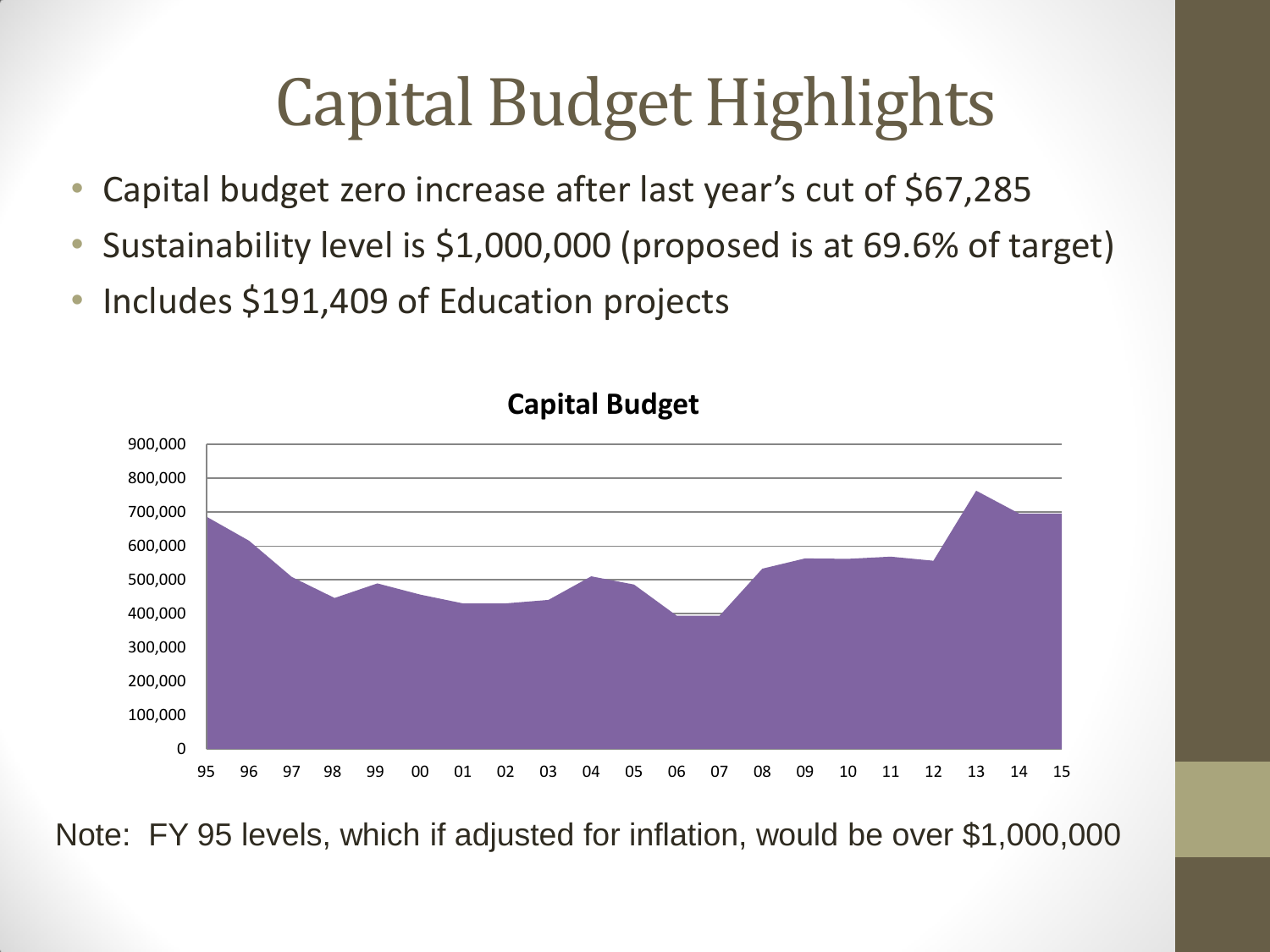#### Capital Projects

#### **CAPITAL EXPENDITURES**

| 1  | Summer Road Program (partial-see also Town Aid)      | \$265,000 |
|----|------------------------------------------------------|-----------|
| 2  | School Computers & fiber connections                 | \$161,409 |
| 3  | Town Hall Computer Upgrades                          | \$30,131  |
| 4  | Classroom furniture                                  | \$30,000  |
| 5  | Police Cruiser replace. with in-car video & computer | \$37,000  |
| 6  | SCBA fire paks\hose                                  | \$20,000  |
| 7  | Fire gear                                            | \$20,000  |
| 8  | <b>CNREF</b> contribution                            | \$25,000  |
| 9  | Open Space Fund                                      | \$30,000  |
| 10 | Revaluation                                          | \$77,500  |
|    | Total                                                | \$696,040 |

#### LOCIP

|    | <b>Patriot's Park improvements</b>      | \$10,000 |
|----|-----------------------------------------|----------|
| 2  | Miller Richardson Improvements          | \$25,000 |
| 3  | <b>Public Works Building Outfitting</b> | \$25,000 |
| 47 | Large Drainage projects                 | \$10,000 |
| 5  | Laidlaw playscape match                 | \$10,000 |
| 6  | <b>CHS</b> ballfield renovations        | \$10,000 |
|    | Total                                   | \$90,000 |

#### **Other Funds**

| 1. | <b>Park</b><br><b>Patriots</b><br><b>improvements</b> | <b>Patriot</b>         | \$5,000   |
|----|-------------------------------------------------------|------------------------|-----------|
| 2. | Laidlaw Playscape                                     | Crowd<br>funding       | \$15,000  |
| 3. | Sign replacement                                      | Misc. HWY              | \$10,000  |
| 4. | Tower equipment                                       | Radio<br>tower<br>fund | \$10,000  |
| 5. | expansion<br>Library<br>planning                      | Local LoCIP            | \$25,000  |
|    | Total                                                 |                        | \$118,000 |